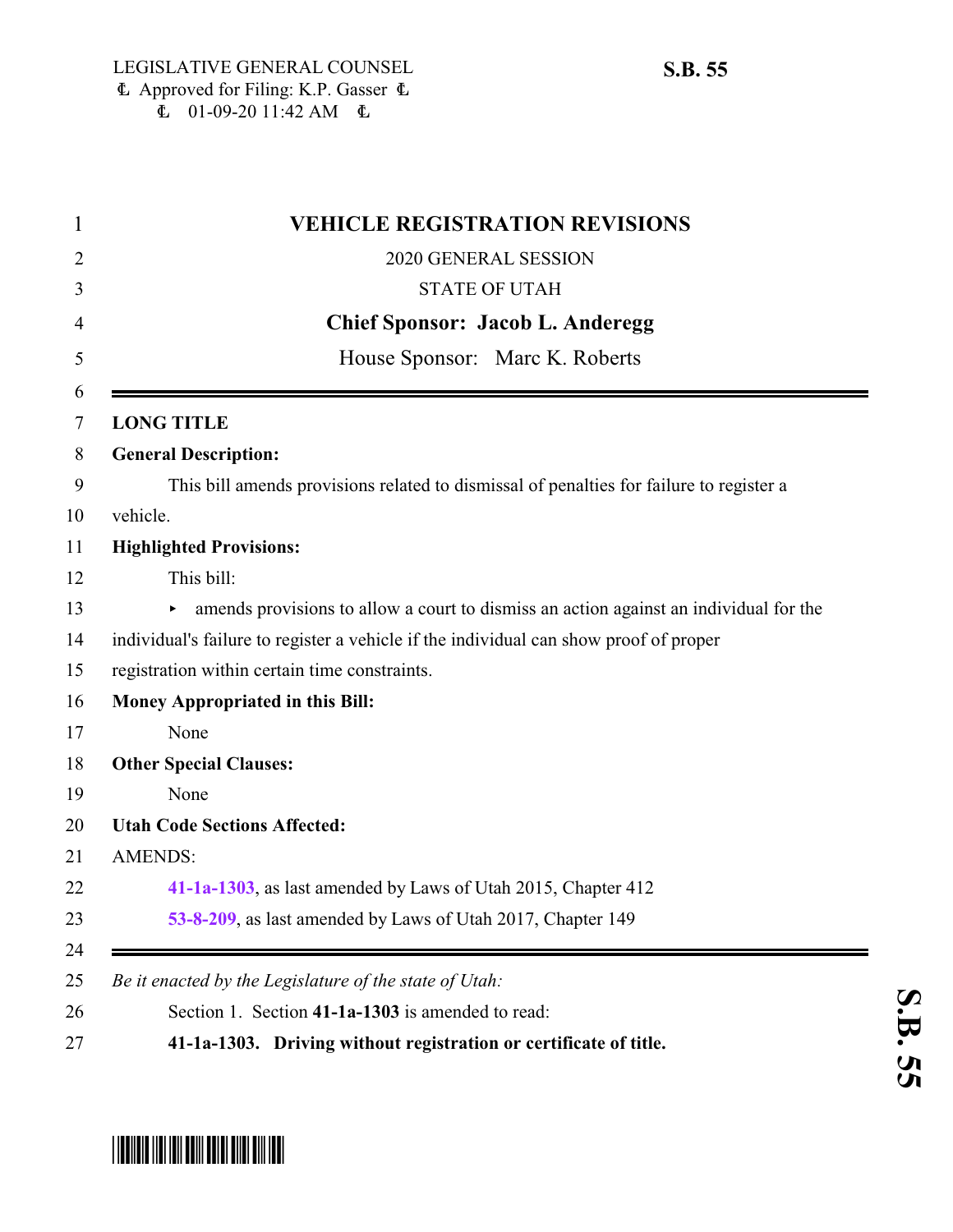<span id="page-1-0"></span>

| 28 | (1) Except as provided in Section 41-1a-211 or 41-1a-1303.5, a person may not drive             |
|----|-------------------------------------------------------------------------------------------------|
| 29 | or move, or an owner may not knowingly permit to be driven or moved upon any highway any        |
| 30 | vehicle of a type required to be registered in this state:                                      |
| 31 | (a) that is not properly registered or for which a certificate of title has not been issued     |
| 32 | or applied for; or                                                                              |
| 33 | (b) for which the required fee has not been paid.                                               |
| 34 | (2) [A] Subject to Subsection $53-8-209(3)$ , a violation of this section is an infraction.     |
| 35 | Section 2. Section 53-8-209 is amended to read:                                                 |
| 36 | 53-8-209. Inspection by officers -- Certificate of inspection.                                  |
| 37 | (1) A peace officer may stop, inspect, and test a vehicle at any time upon reasonable           |
| 38 | cause to believe that:                                                                          |
| 39 | (a) a vehicle is unsafe or not equipped as required by law; or                                  |
| 40 | (b) the vehicle's equipment is not in proper adjustment or repair.                              |
| 41 | $(2)$ (a) (i) If a vehicle is found to be in unsafe condition or any required part or           |
| 42 | equipment is not present or is not in proper repair and adjustment, the officer may give a      |
| 43 | written notice to the driver and shall send a copy to the division.                             |
| 44 | (ii) The notice shall:                                                                          |
| 45 | (A) require that the vehicle be placed in safe condition and the vehicle's equipment in         |
| 46 | proper repair and adjustment;                                                                   |
| 47 | (B) specify the repairs and adjustments needed; and                                             |
| 48 | (C) require that a safety inspection certificate be obtained within five days.                  |
| 49 | (b) If a vehicle is, in the reasonable judgment of the peace officer, hazardous to              |
| 50 | operate, the peace officer may require that the vehicle:                                        |
| 51 | (i) not be operated under its own power; or                                                     |
| 52 | (ii) be driven to the nearest garage or other place of safety.                                  |
| 53 | (c) (i) If the owner or driver does not comply with the notice requirements and secure a        |
| 54 | safety inspection certificate within five days, the vehicle may not be operated on the highways |
| 55 | of this state.                                                                                  |
| 56 | (ii) A violation of Subsection $(2)(c)(i)$ is an infraction.                                    |
| 57 | (3) An owner or driver of a vehicle is not guilty of an infraction and is not required to       |
| 50 | for an fine if the oitation was issued for                                                      |

pay a fee or fine if the citation was issued for: